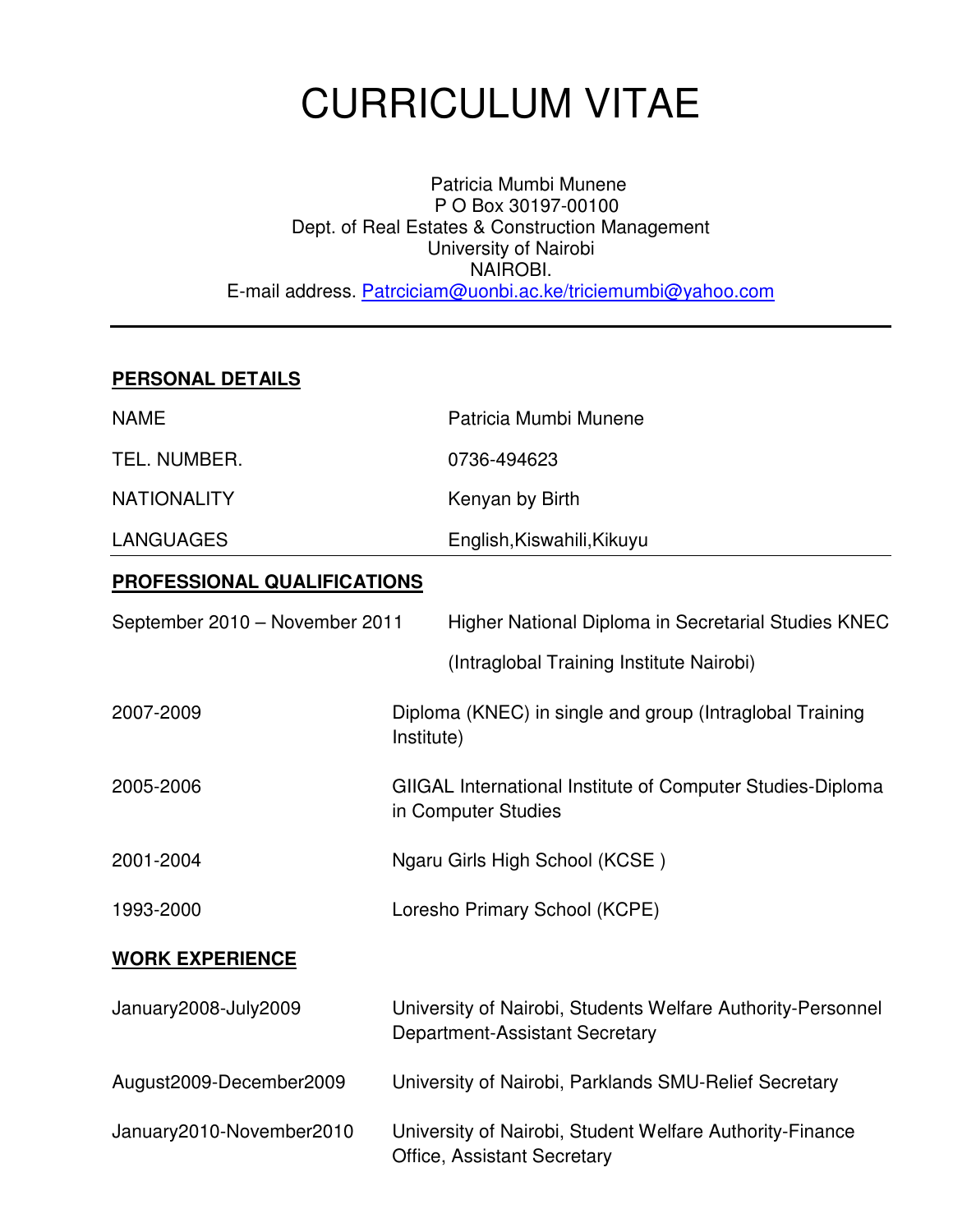Currently University of Nairobi-College of Architecture & Engineering, Department of Real Estate & Construction Management-as a secretary

### **DUTIES AND RESPONSIBILITIES**

- Handling incoming and outgoing calls, both from outside and inside the organization
- Handling visitors both from inside and outside the organization and attending to their matters whom they include; students,parents,stakeholders,
- Typing correspondences of the organization
- Updating of files and edited correspondess
- Handling of office stationeries and controlling the movement.
- Handling incoming and outgoing mails
- And any other duty which am assigned to

## **TRAININGS & SEMINARS**

| 4 <sup>th</sup> March 2011  | Attended Power Point Presentation training in the Institute of<br>Nuclear Science and Technology Conference Room-University of<br>Nairobi                       |
|-----------------------------|-----------------------------------------------------------------------------------------------------------------------------------------------------------------|
| 18 <sup>th</sup> April 2012 | attended a sensitization on HIV/AID & Stigma in the Institute of<br>Nuclear Science and Technology Conference Room-University of<br>Nairobi                     |
| 29 <sup>th</sup> April 2012 | Attended a customer Care Training Programme organized by the<br>Department of Business Administration in the Student Welfare<br><b>Authority Board Room-UON</b> |

# **OBJECTIVES**

- To further my studies and work hard in order to meet the organizations goals and be able to handle day to day challenges.
- To work hard in wherever I am in order to achieve my goals and that of the organization.